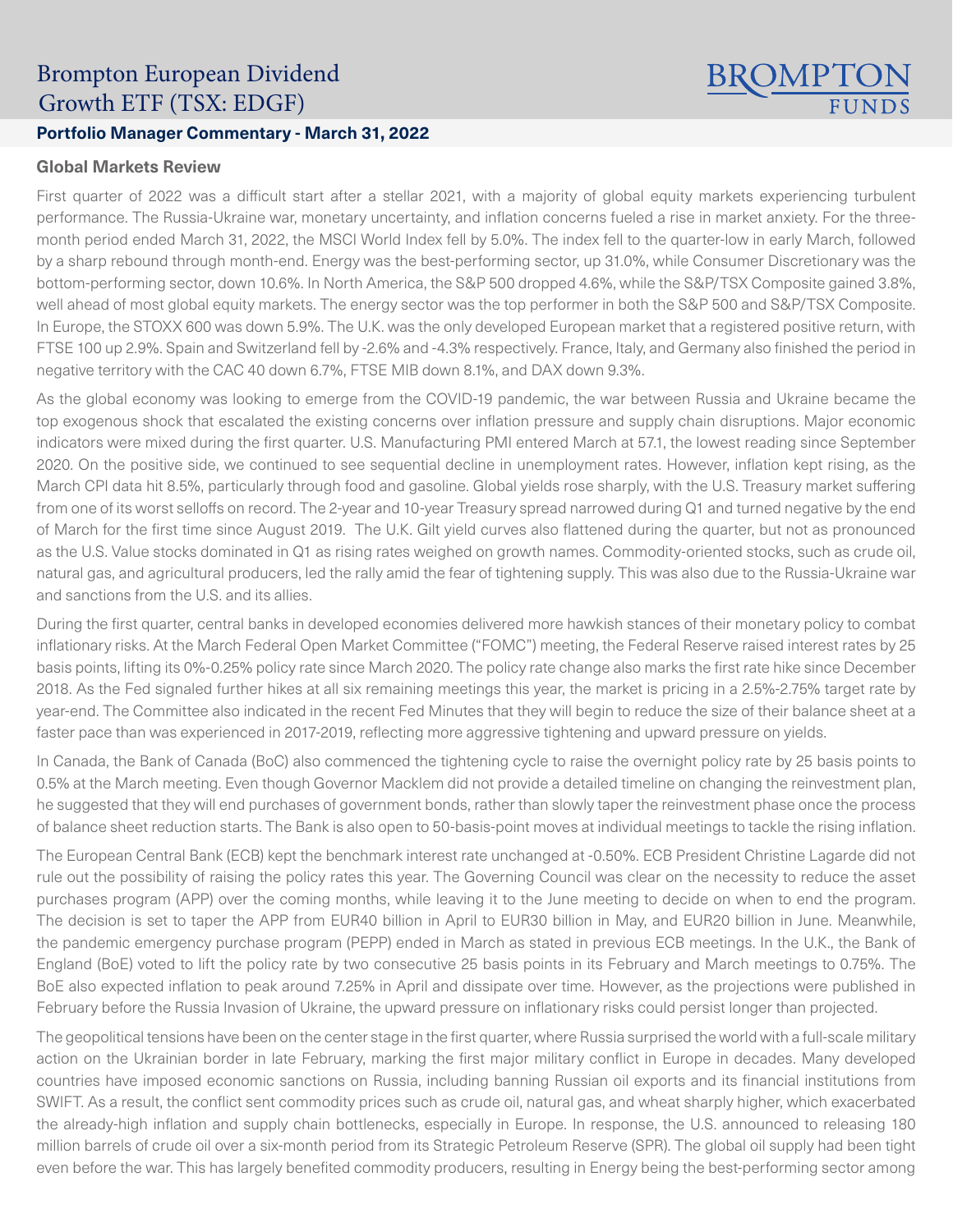most global equity indices. As market sentiment rose in response to the war, concerns over a global economic slowdown have been intensifying.

Looking forward to the rest of 2022, the global economy and broad equity markets will continue to be driven by high inflation readings, normalized monetary policies, and the unknown war duration. In addition, the impact of COVID-19 cannot be ignored yet, as many countries have seen rising cases after loosening pandemic measures. China in particular has extended strict lockdowns on major cities to contain the outbreak. In this vein, it would be inevitable to see market turbulence persist in the near-term, which raises the importance of active portfolio strategies. The barbell approach (owning both cyclicals and defensive) remains our preferred strategy, while favoring dividend-paying quality companies, which generally demonstrate solid balance sheets, stable earnings growth, and reasonable valuations. In our stock selection process, we also carefully examine the candidate's Russian exposure and pricing power to deal with the uncertainties arising from geopolitical conflict and rising inflation.

# **Portfolio Review**

During the first quarter, Brompton European Dividend Growth ETF (the "Fund") was down 9.8%. This compares to the STOXX Europe 600 Index, which was down 5.9% over the same period.

The Fund benefitted from overweight positions in Energy during the quarter. Equinor was the top performance contributor in the sector. We have a favorable view on Energy heading into the next quarter. Energy acts as an effective hedge against geopolitical uncertainty. At the same time, energy companies have strong free cash flow generation and earnings growth potential through buybacks. Strong stock picks within the Consumer Discretionary sector also contributed positively to the Fund's performance. LVMH, Mercedes-Benz and EssilorLuxottica all generated superior performance versus the Consumer Discretionary complex. High consumer savings should continue to support consumer spending in this sector, especially in the services segment. We favor luxury players who faces relatively inelastic consumer demand in the face of rising inflation.

The Fund's overweight positions in Health Care offset some of the gains in the aforementioned sectors. We have a positive outlook for this sector heading into the second quarter, as the Russian-Ukraine war supports capital flow into defensive sectors such as Health Care and Utilities. The underweight position in the Materials sector was also a deterrence to the Fund's performance. Industrial gas stocks posted solid performance last year but weakened over the course of Q1 as investors shifted away from high quality names and into cyclical names within Materials.

Our cautious outlook for Q2 given the current geopolitical tension led us to trim allocations in certain cyclical sectors, including Information Technology, Industrials and Consumer Discretionary, while maintaining exposure to others like Energy. The Fund currently employs a barbell approach which balances exposure to both pro-cyclical sectors like Energy and Financials, as well as defensive sectors like Health Care, Utilities and Real Estate. We believe a barbell approach is appropriate in the current environment where market sentiment rotates quickly and frequently.

Laura Lau, SVP & CIO Michael D. Clare, VP & PM